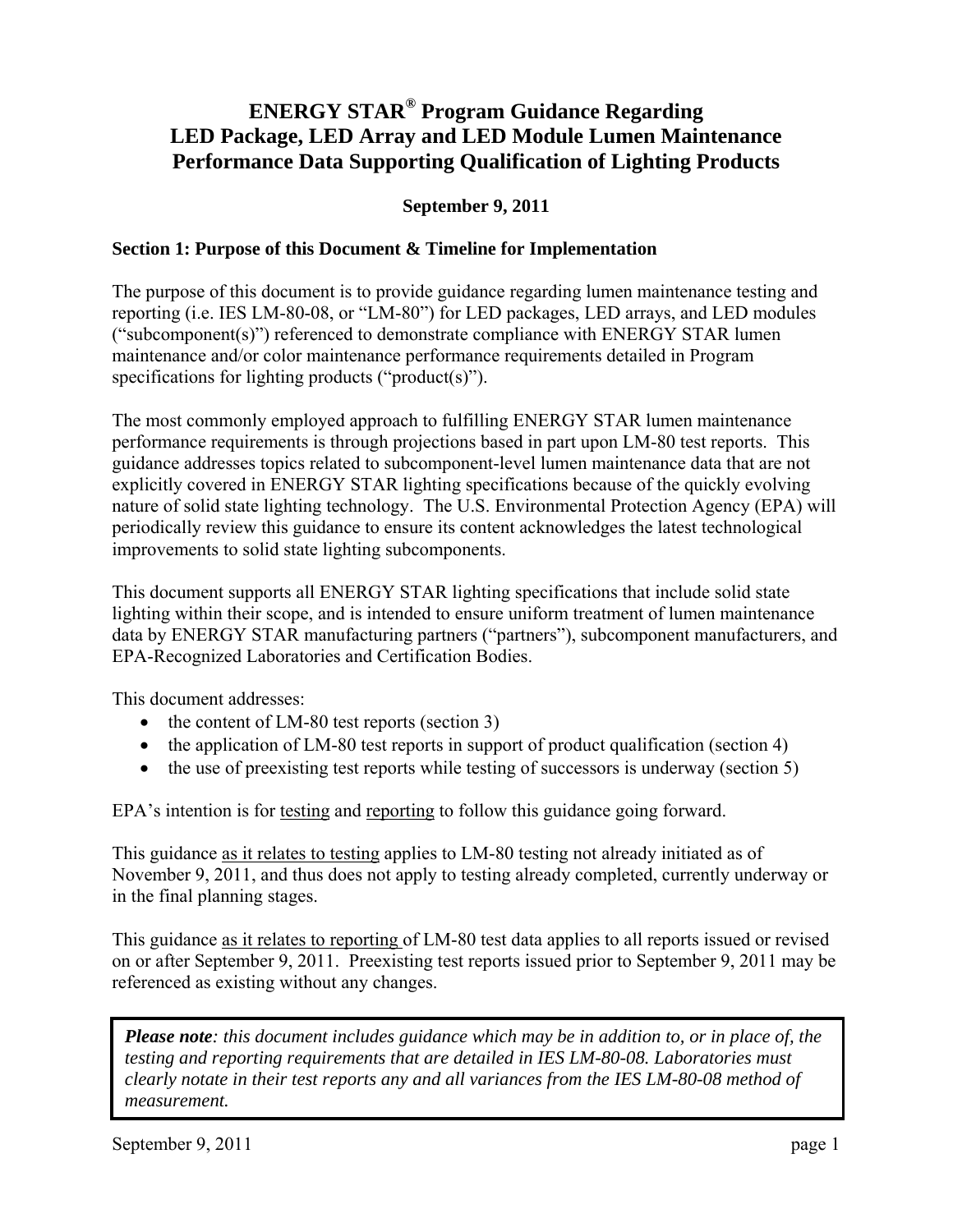## **Section 2: Definitions**

ENERGY STAR program requirements for lighting products generally reference definitions provided by the Illuminating Engineering Society's (IES) recommended practices document RP-16-10, as well as addenda as they become available. Subcomponents addressed by this guidance are LED packages, LED arrays, or LED modules. Questions about these definitions, or the application of the definitions to subcomponent testing, should be directed to the IES.

The use of the term "series" in this document denotes subcomponents marketed with naming that implies common construction processes and materials, and common performance attributes. Where this is not the case, series-related provisions detailed in this document must not be employed.

Examples illustrating "series":

- Bridgelux "RS Array Series"
- Citizen Electronics "CL-L253E Series"
- Cree XP-G 'series'
- Nichia "183A Series"
- OSRAM Opto Semiconductors Golden DRAGON Plus 'series'

Correlated color temperature (CCT) values in this document refer to the nominal CCT values and their associated targets and tolerances defined in ANSI C78.377-2008. Other important definitions are outlined at the beginning of each ENERGY STAR lighting specification.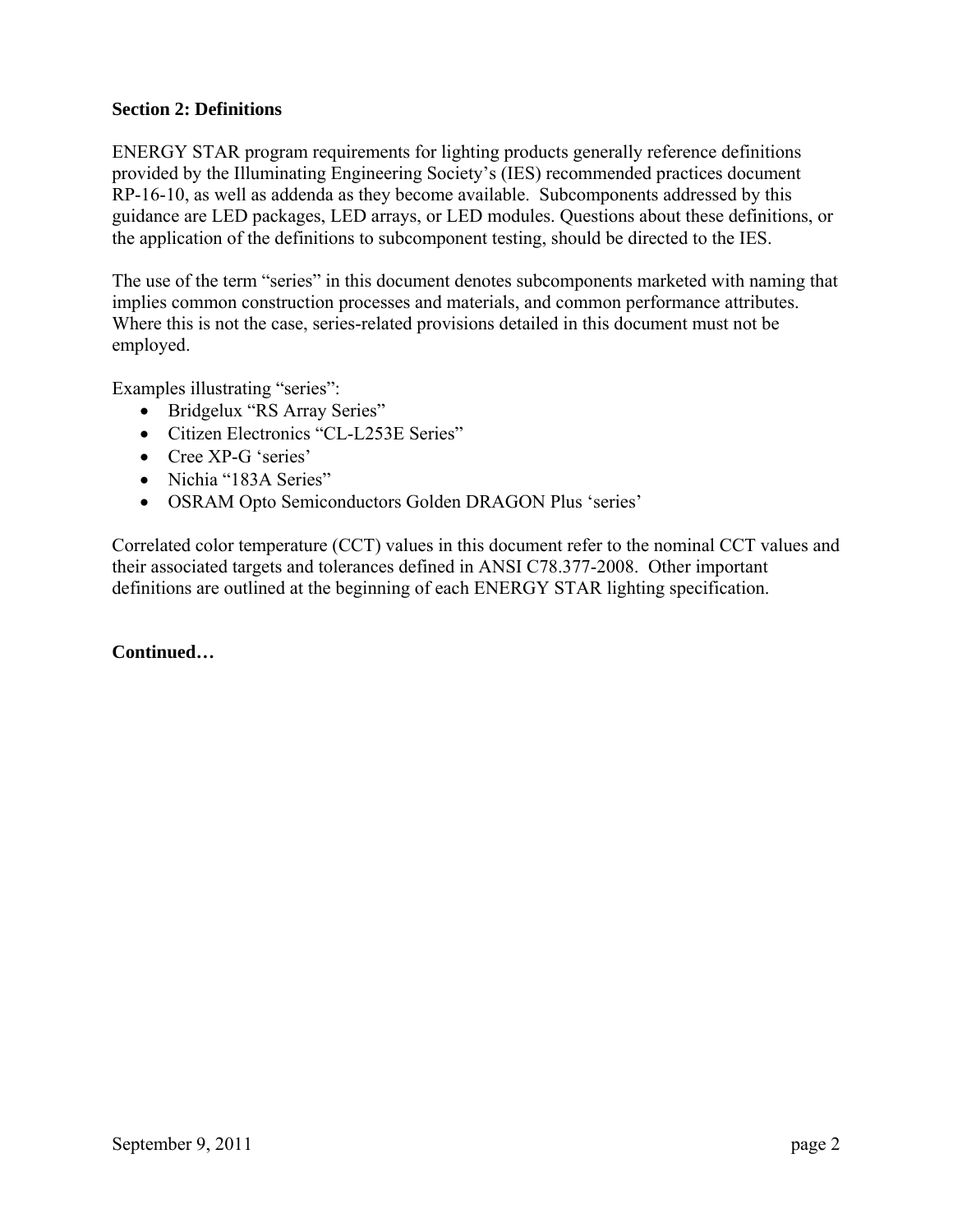## **Section 3: Guidance Regarding the Content of LM-80 Test Reports Submitted in Support of ENERGY STAR Qualification of Lighting Products**

- 1. LM-80 test reports must illustrate that subcomponent lumen maintenance testing was conducted in accordance with the testing method outlined in IES LM-80-08, except as otherwise detailed in this document or in ENERGY STAR specifications.
- 2. LM-80 test reports must comply with the reporting requirements outlined in IES LM-80- 08 and include each of the items below, except as otherwise detailed in this document or in ENERGY STAR specifications.
	- a. the date (i.e. month, day & year) testing was first initiated, and the date the report was first issued, and revised (if applicable); and,
	- b. sampling method and sample size as required in LM-80 section 4.3; and,
	- c. test results for each  $T<sub>S</sub>$  and drive current combination; and,
	- d. a description of the subcomponent including model number and whether device is an LED package, LED array or LED module; and,
	- e. ANSI target, and calculated CCT value(s) for each subcomponent in the sample set; and,
	- f.  $\Delta$  u'v' chromaticity shift value on the CIE 1976 diagram for each subcomponent in the sample set.
- 3. LM-80 test reports must indicate the tested subcomponent's model or series number. Other subcomponent models or series numbers for which the data is applicable may also be listed if the others are wholly identical and indistinguishable except for model or series number (i.e. model or series number was changed for marketing purposes only).

Example: Baker Semiconductors tests the 2700K version of their JE-B series LED package. The LM-80 report must indicate that the "JE-B series" was tested. The SR-B series subcomponents are wholly identical and indistinguishable from the JE-B series except for the change in series number, for marketing purposes. The report may indicate that the report is also applicable to the SR-B series.

- 4. LM-80 test reports must include a minimum of one close up perspective view photograph or isometric view diagram of the subcomponent, illustrating the subcomponent's maximum overall dimensions (i.e. length, width, height) and including notation of the manufacturer-designated LED temperature measurement point  $\text{(TMP}_{LED})$ .
- 5. LM-80 test reports must include a minimum of one reported case temperature  $(T_s)$ . Test reports need not include three  $T_s$  values as detailed in LM-80, except as required to estimate a product's rated lumen maintenance life value using temperature data interpolation (as applicable; see IES TM-21-11 section 6).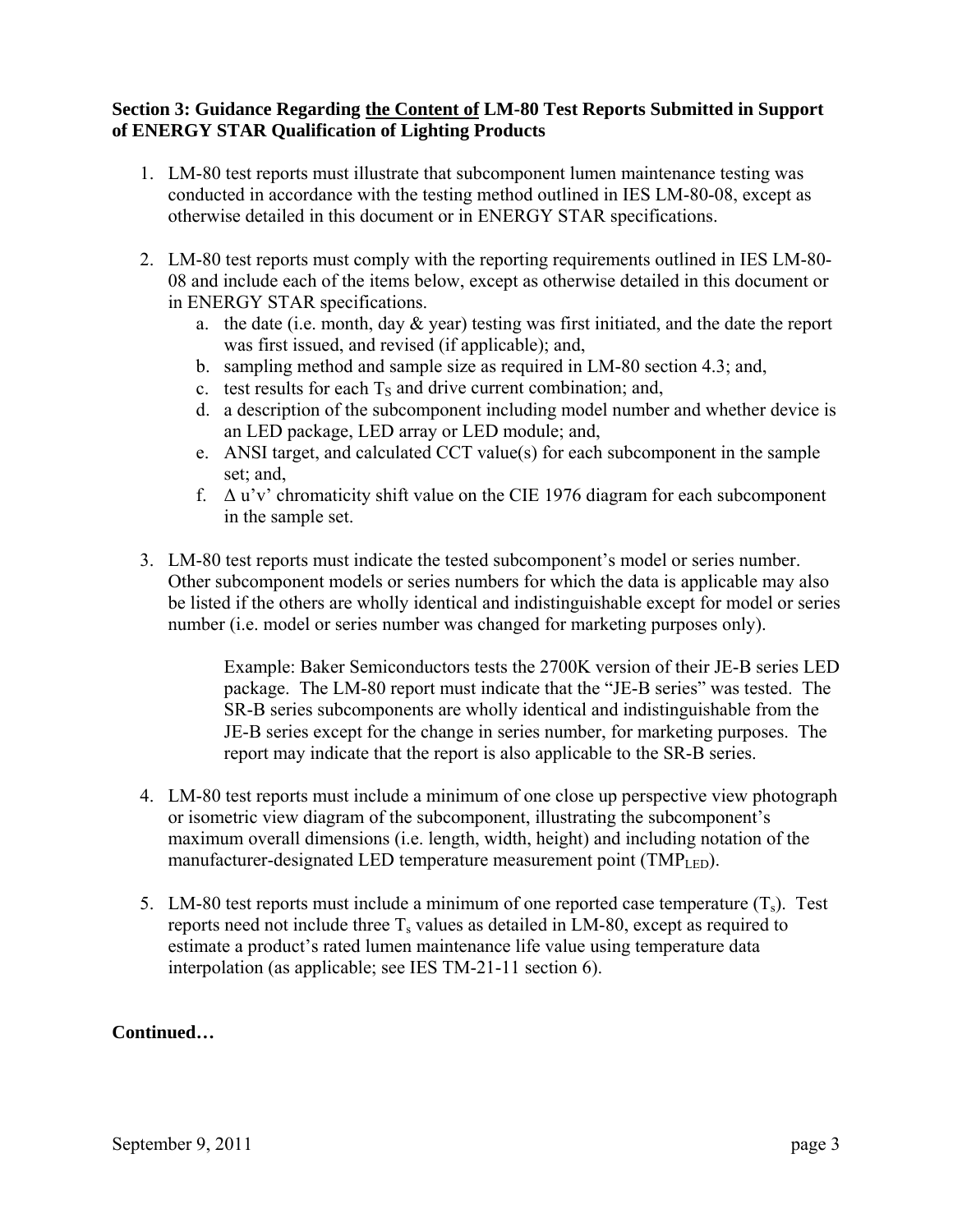6. If more than one case temperature  $(T_s)$  is reported, all  $T_s$  subsets of the sample used to generate each LM-80 test report must be of the same correlated color temperature(s).

> Example: the 55°C case temperature sample subset should be composed of subcomponents of the same CCT(s) as the other two case temperature subsets.

7. For LED arrays constructed as an assembly of LED dies on a printed circuit board (PCB) (a.k.a. chip-on-board) or substrate (e.g. ceramic panel or molded surface-mounted device) with one common phosphor layer overlaying all dies; or, with phosphor layers overlaying individual dies with or without single-color dies also incorporated:

One LM-80 test report may represent a range of LED array sizes (i.e. arrays with a varying number of LED dies) and other subcomponent series if each of the following is satisfied:

- a. LM-80 testing has been conducted on the largest LED array (i.e. the array with the greatest number of LED dies) that the manufacturer believes will be used in a qualified product; and,
- b. the complete model number of the tested LED array is reported, and is noted as the tested model. The reported number must include the complete ordering code/nomenclature required by the subcomponent manufacturer to sell the exact subcomponent tested; and,
- c. the average calculated current-per-die of the tested model or series is reported; and,
- d. the model numbers for the other LED array sizes and series for which the test data is deemed applicable are detailed in the report, and they exhibit each of the following:
	- i. equal or fewer LED dies; and,
	- ii. die spacing greater than or equal to the tested LED array; and,
	- iii. power density (i.e.  $W/mm^2$  of PCB or substrate total area, or equivalent calculation) less than or equal to the tested LED array; and,
	- iv. identical materials used (note: this does not constrain quantity and/or dimensional adjustments); and,
	- v. identical construction processes used; and,
- e. the model numbers for the other LED array sizes for which the test data is deemed applicable may not be represented as having been tested to generate the data detailed in the report.
- 8. For LED arrays constructed as an assembly of LED packages on a printed circuit board, each with their own phosphor layer:

LM-80 test reports must be available either:

- a. for the individual LED packages; or,
- b. for the entire LED array, with current-per-LED package reported.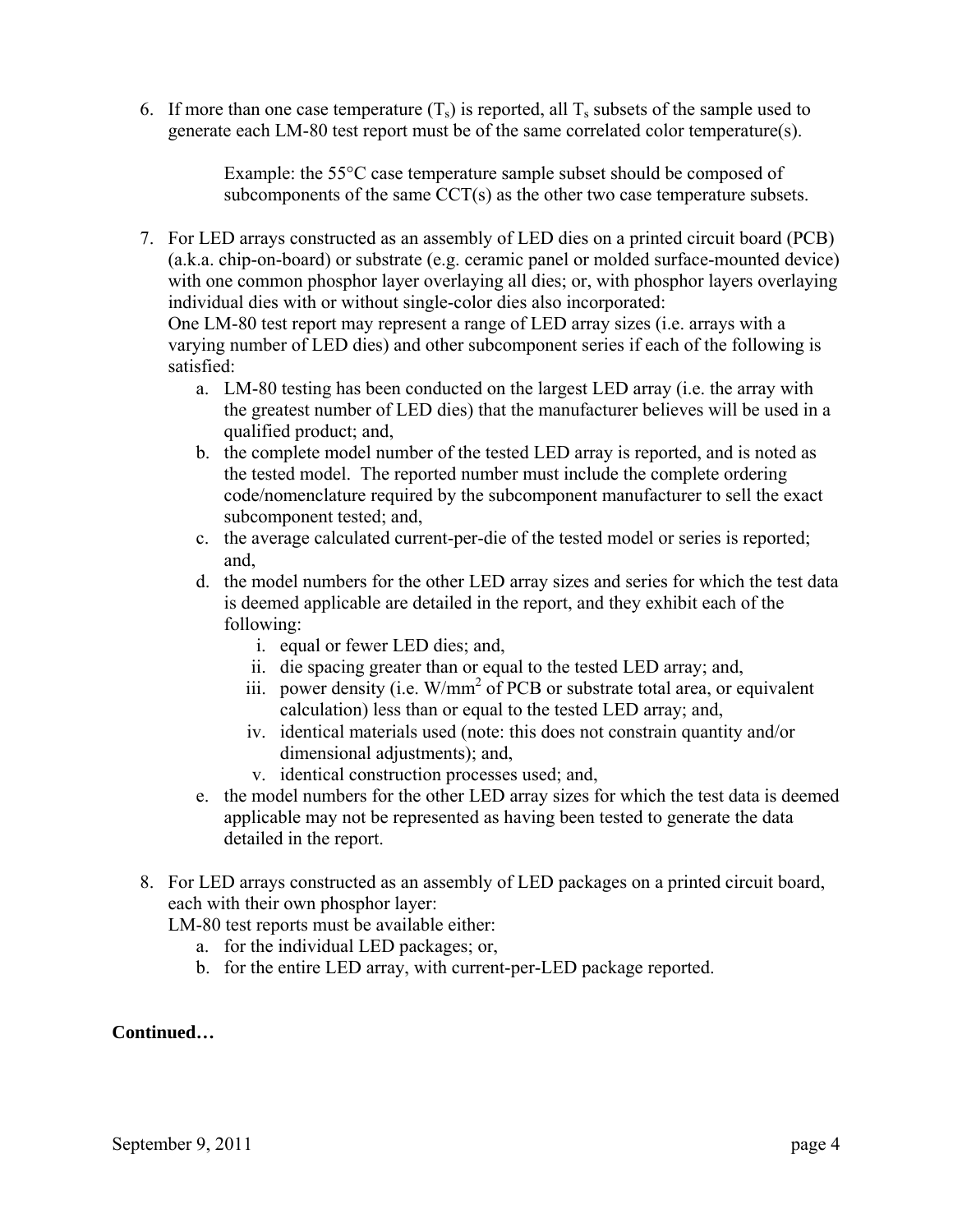## **Section 4: Guidance Regarding the Application of LM-80 Test Reports in Support of ENERGY STAR Qualification of Lighting Products**

- 1. LM-80 test reports issued or revised on or after September 9, 2011 and referenced to support product qualification must comply with guidance detailed in section 3 of this document. Preexisting test reports issued or revised prior to September 9, 2011 may be referenced as existing without changes.
- 2. A minimum of one reported case temperature  $(T_s)$  greater than or equal to the *in situ* measured  $TMP_{LED}$  value must be included in the LM-80 test report for the employed subcomponent(s).
- 3. Partners may not claim on the product, product packaging or product literature, either printed or electronic, longer rated lumen maintenance life values than those estimated by the IES TM-21-11 projection method (as applicable).
- 4. The subcomponent make(s) and model number(s) used in the product to be qualified must be reported, detailing the complete ordering code(s)/nomenclature(s) required by the subcomponent manufacturer(s) to sell the subcomponents to the product manufacturer.
- 5. The correlated color temperature(s) of the LM-80 sample set may differ from the product as follows:
	- a. LM-80 test reports for warm white samples (2700K, 3000K or 3500K) may be referenced to support qualification of a product of any nominal CCT 2700K or higher allowed in ENERGY STAR specifications.
	- b. LM-80 test reports for cool white samples (4000K, 4500K, 5000K, 5700K or 6500K) may be referenced to support qualification of a product of any nominal CCT 4000K or higher allowed in ENERGY STAR specifications.
- 6. The drive current value reported in an LM-80 test report referenced to support qualification of a product must be greater than or equal to the subcomponent drive current employed in the product.
- 7. Qualification of a product employing both phosphor-converted white and single-color LED packages must demonstrate compliance with lumen and color maintenance requirements by referencing an LM-80 test report for a sample of LED arrays, with each array composed of both types of packages.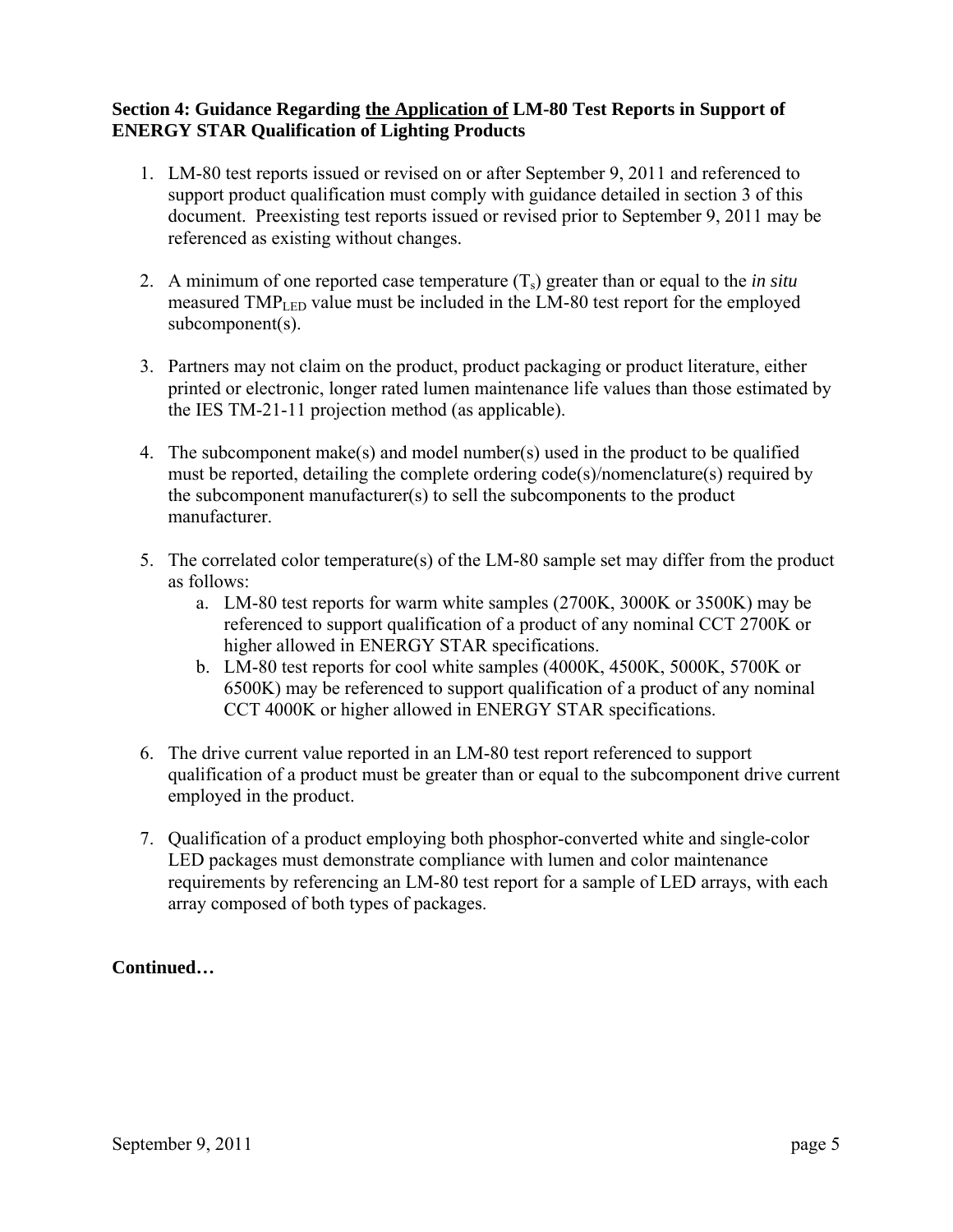- 8. For LED arrays constructed as an assembly of LED dies on a printed circuit board (a.k.a. chip-on-board) or substrate (e.g. ceramic panel or molded surface-mounted device) with one common phosphor layer overlaying all dies; or, with phosphor layers overlaying individual dies with or without single-color dies also incorporated: The LM-80 test report referenced to support qualification of a product must satisfy each of the following:
	- a. include the LED array model or series number employed in the product; and,
	- b. demonstrate that the average calculated current-per-die in the tested LED array model or series is greater than or equal to the average calculated current-per-die employed in the product.
- 9. For LED arrays constructed as an assembly of LED packages on a printed circuit board, each with their own phosphor layer, the *in situ* TMP<sub>LED</sub> temperature of the hottest package in the array must be used for lumen maintenance projection purposes.